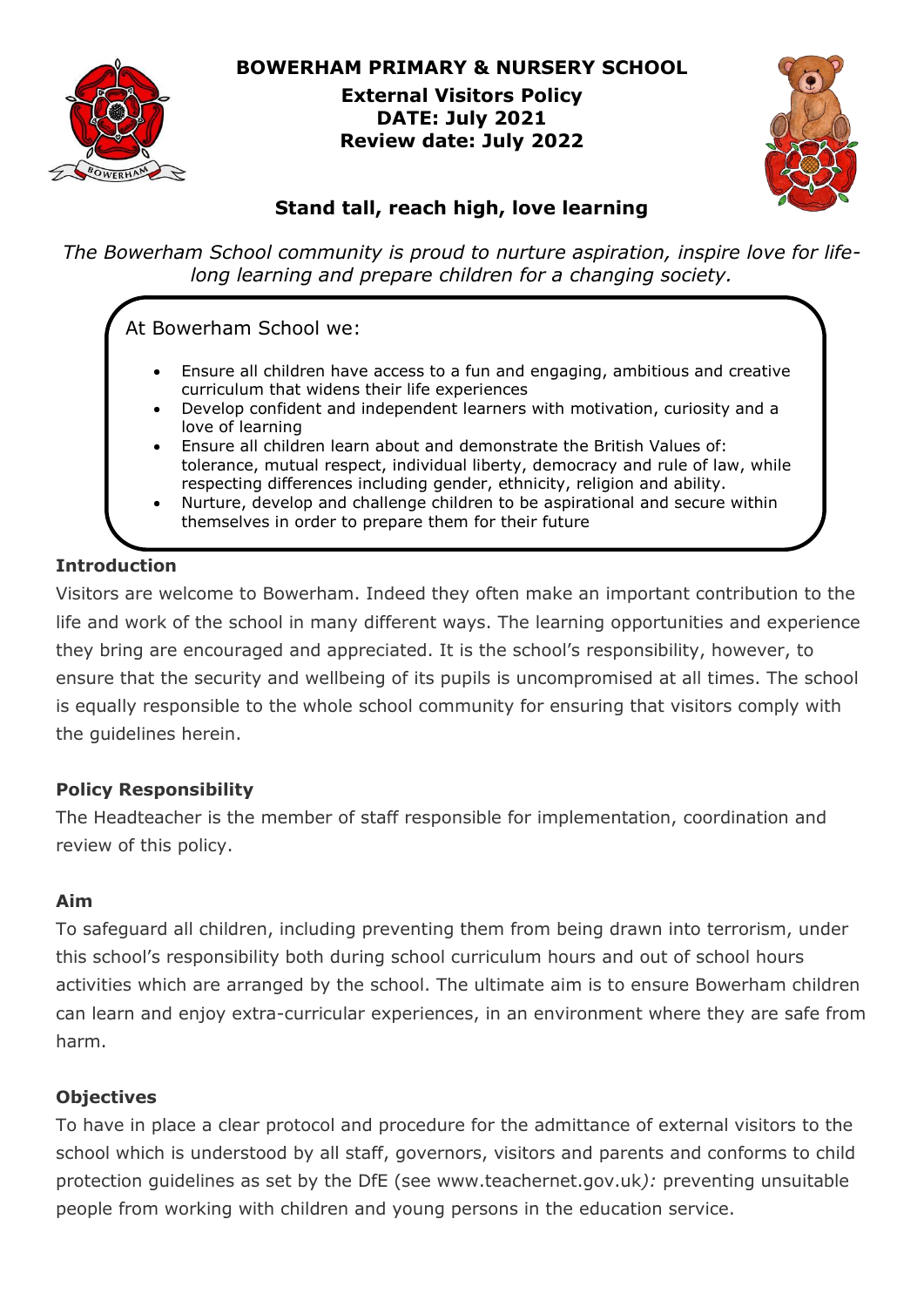#### **Where and to whom the policy applies**

The school is deemed to have control and responsibility for its pupils anywhere on the school site, during normal school hours, during after school activities and on school organised (and supervised) off-site activities. The policy applies to:

· All teaching and non-teaching staff employed by the school

· All external visitors entering the school site during the school day or for after school activities (including volunteers, external agencies. peripatetic tutors, sports coaches, and topic related visitors e.g. authors, journalists)

- · All governors of the school
- · All parents (particularly parent helpers)
- · All pupils
- · Education personnel (County Advisors, Inspectors)
- · Building & Maintenance Contractors

#### **External Visitors to Bowerham**

Staff are required to be familiar with DfE guidance on Child Protection, KSIE https://www.gov.uk/government/publications/keeping-children-safe-in-education--2 in relation to: *preventing unsuitable people from working with children and young persons in the education service.*

#### **Protocol and Procedures**

#### **Visitors Invited to the School**

a) Before a visitor is invited to the school, the Headteacher and SLT should be informed, with a clear explanation as to the relevance and purpose of the visit and intended date and time for the visit. Permission must be granted by the Headteacher before a visitor is asked to come into school. The risk assessment form, Health and Safety Visitors Sheet, must be completed to aid the Headteachers decision. (Please see appendix A)

b) When inviting visitors to the school they should be asked to bring formal identification with them at the time of their visit and be informed of the procedure for visitors as set out below: · All visitors must report to the school office first - do not enter the school via any other

entrance

· At the Office, all visitors must state the purpose of their visit and who has invited them. They should be ready to produce formal identification

- · All visitors will be asked to sign the Visitors Record Book
- · All visitors will be required to wear a Visitors sticker

· Visitors will then be escorted to their point of contact OR their point of contact will be asked to come to the office to receive the visitor. The contact will then be responsible for them while they are on site.

- All visitors who are in school for a one off visit will sign a One Off Visitors Form (Appendix B) On departing the school, visitors should leave via the office and:

· Enter their departure time in the Visitors Record Book alongside their arrival time.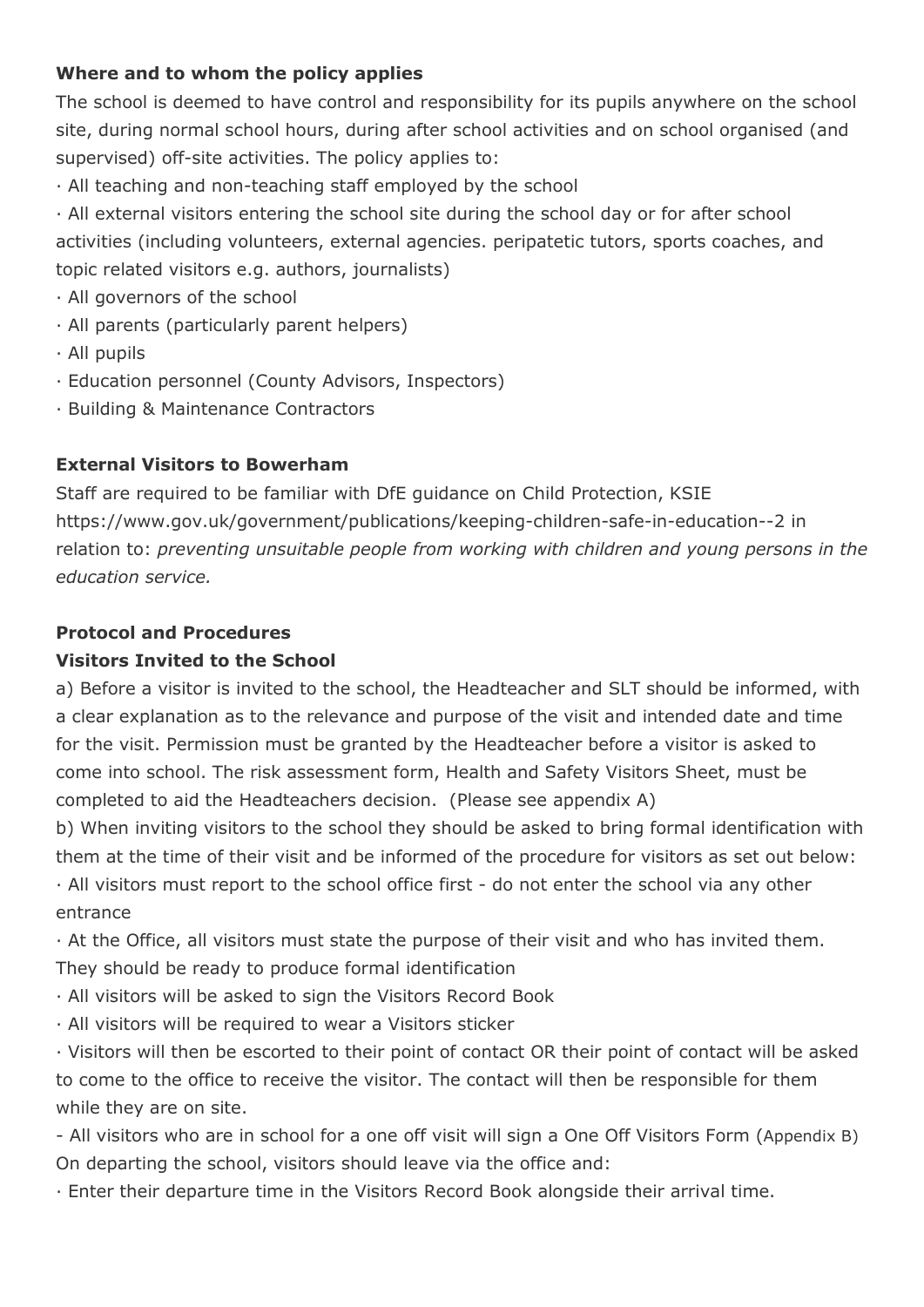#### **Unknown/Uninvited Visitors to the School**

a) Any visitor to the school site who is not wearing a visitors sticker should be challenged politely to enquire who they are and their business on the school site.

b) They should then be escorted to the office to sign the visitors' book and be issued with a visitors sticker. The above procedures will then apply.

c) In the event that the visitor refuses to comply, they should be asked to leave the site immediately and the Headteacher and Deputy Headteacher (or Senior Leader if neither is available) should be informed promptly.

d) The Headteacher / Deputy Headteacher (or Senior Leader if neither is available) will consider the situation and decide if it is necessary to inform the police.

e) If an unknown/uninvited visitor becomes abusive or aggressive, they will be asked to leave the site immediately and warned that if they fail to leave the school grounds, police assistance will be called for.

#### **Governors and Volunteers**

a) All governors, trainee teachers and volunteers must comply with Disclosure and Barring Service procedures, completing an electronic DBS disclosure form (if not already held) via the School office.

b) All trainee teachers have an induction with the member of the SLT who is responsible for trainee teachers. And volunteers will have an induction with the Volunteers coordinator. c) The School must check all governors and volunteers DBS certification is in date at the

beginning of the academic school year, thereafter, procedures as above should apply. Please note that Governors should sign in, and out, using the Visitors Record Book.

d) New governors will be made aware of this policy and familiar with its procedures as part of their induction. This is the responsibility of the Headteacher, Chair of Governors or Training Link Governor.

#### **Monitoring and Evaluation**

The suitability of all visitors invited into school to work with the children will be assessed at the end of their visit and a decision made as to whether they may be asked to visit the school in future.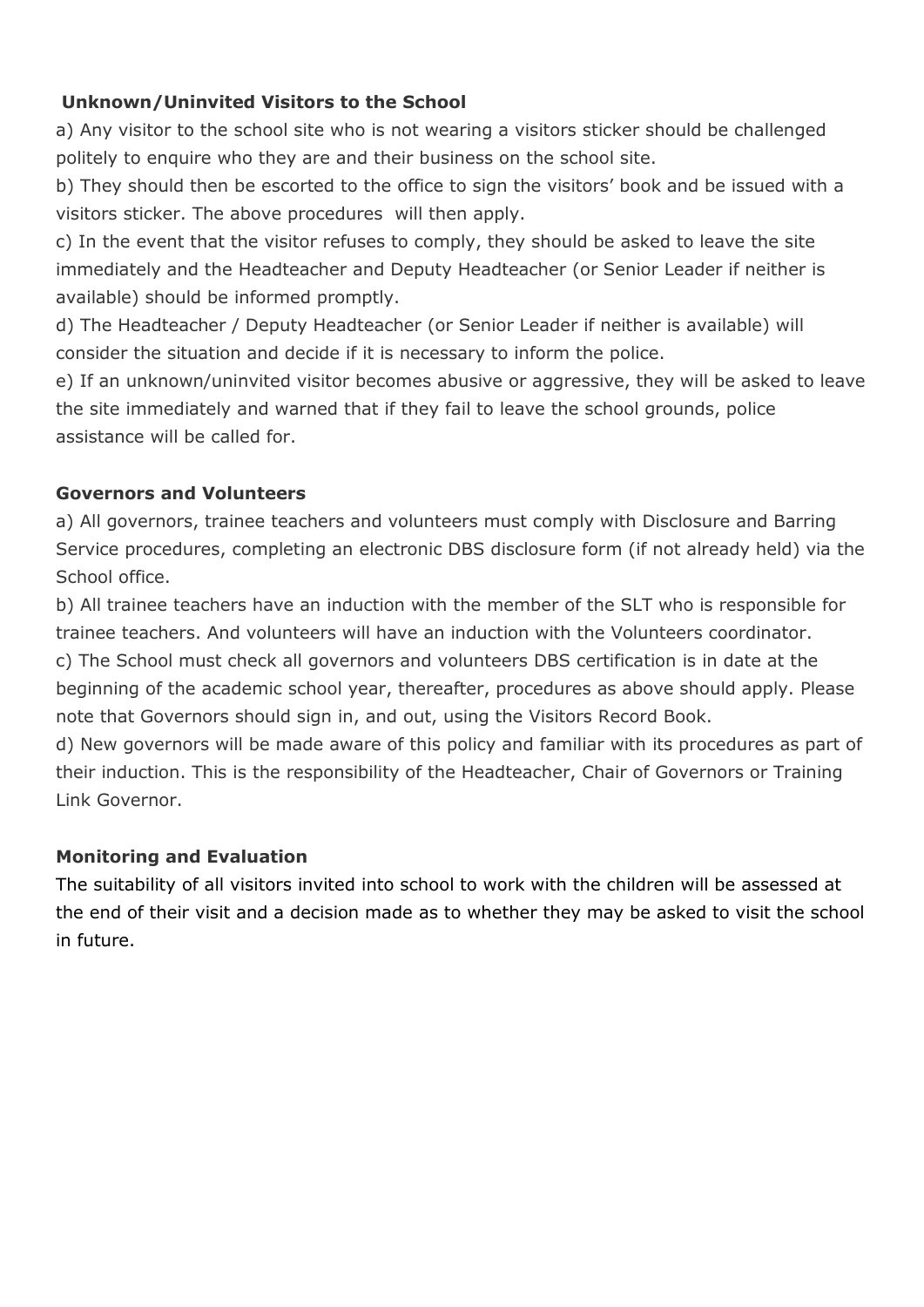#### **Health & Safety Visitor sheet**

| Date |                                                                                                                        |  |
|------|------------------------------------------------------------------------------------------------------------------------|--|
| Time | <u> 1990 - Johann John Harry Harry Harry Harry Harry Harry Harry Harry Harry Harry Harry Harry Harry Harry Harry H</u> |  |
|      |                                                                                                                        |  |

Staff responsible for visitor

Organisation of activity

The designated staff member overseeing the activity is responsible for their visitor throughout their time in school and should ensure they have understood the fire and emergency evacuation procedures.

Please ensure that you share the above information with your team and also give a copy to your visitor.

Signed (Staff member) \_\_\_\_\_\_\_\_\_\_\_\_\_\_\_\_\_\_\_\_\_\_\_\_\_\_\_\_\_\_\_\_\_\_

Signed (Visitor) \_\_\_\_\_\_\_\_\_\_\_\_\_\_\_\_\_\_\_\_\_\_\_\_\_\_\_\_\_\_\_\_\_\_\_\_\_\_\_

Date \_\_\_\_\_\_\_\_\_\_\_\_\_\_\_\_\_\_\_\_\_\_\_\_\_\_\_\_\_\_\_\_\_\_\_\_\_\_\_\_\_\_\_\_\_\_\_\_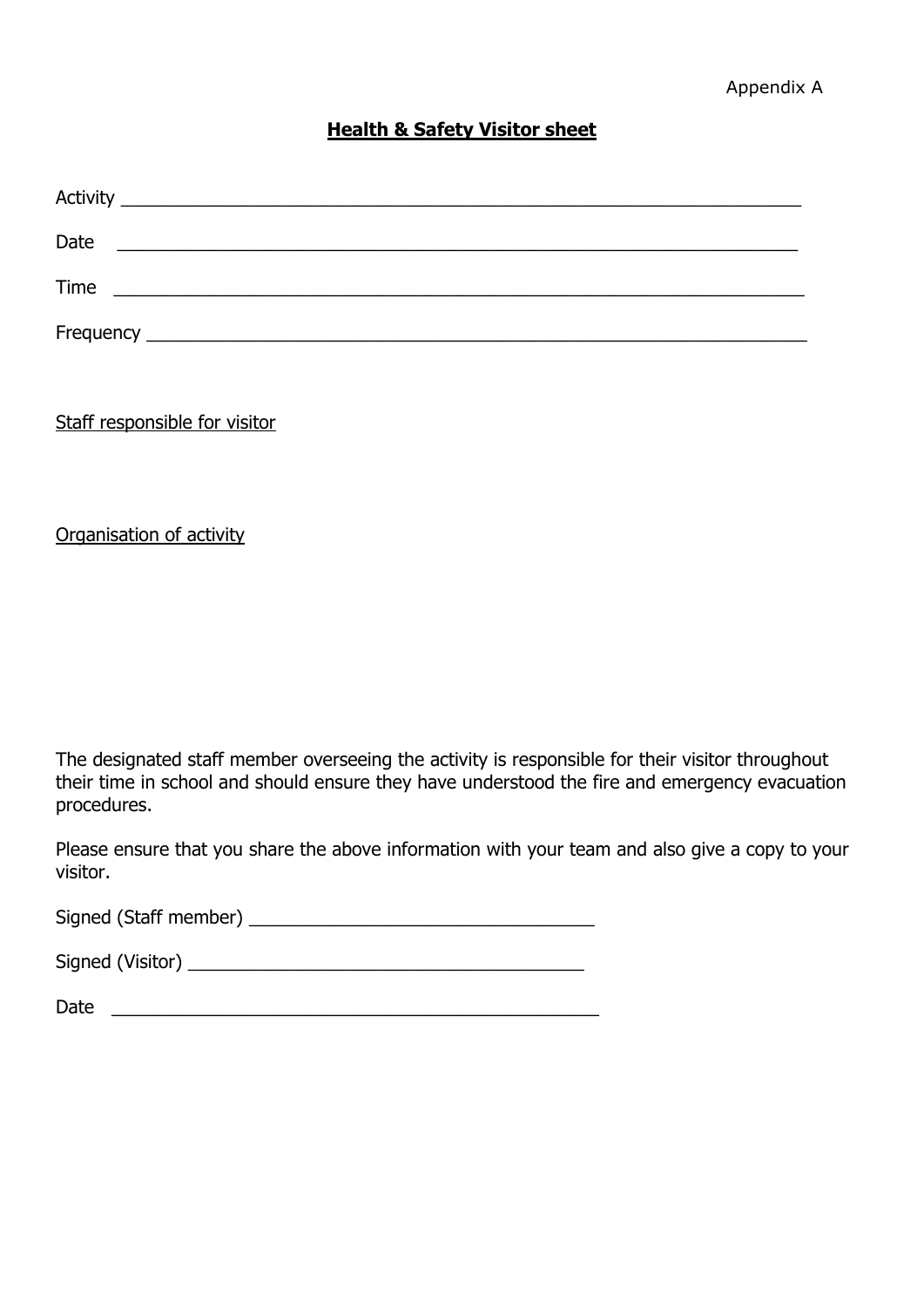

# BOWERHAM PRIMARY & NURSERY **SCHOOL**



Stand Tall, Reach High, Love Learning

Appendix B

# **VOLUNTEER HELPER CHECKLIST ONE OFF/NON FREQUENT VISITS**

| <b>NAME OF VOLUNTEER</b>                                                                  |                                                                                              |  |  |  |  |
|-------------------------------------------------------------------------------------------|----------------------------------------------------------------------------------------------|--|--|--|--|
| <b>DATES IN SCHOOL</b>                                                                    |                                                                                              |  |  |  |  |
| <b>TEACHER SUPERVISING</b>                                                                |                                                                                              |  |  |  |  |
| <b>WHICH CLASS?</b>                                                                       |                                                                                              |  |  |  |  |
| WHAT ARE YOU DOING?                                                                       |                                                                                              |  |  |  |  |
|                                                                                           | Please note that the use of mobile phones within the school premises is strictly prohibited. |  |  |  |  |
| You are responsible for the security of your personal belongings and any medication you   |                                                                                              |  |  |  |  |
| may have with you must be secured on your person.                                         |                                                                                              |  |  |  |  |
| <b>VOLUNTEER DECLARATION:</b>                                                             |                                                                                              |  |  |  |  |
| I declare that there are no circumstances which make me unfit to work with children and I |                                                                                              |  |  |  |  |
| have read your Mission Statement below and the Bowerham Promises on the reverse of        |                                                                                              |  |  |  |  |
| this form. I understand that I cannot be left alone with children at any time.            |                                                                                              |  |  |  |  |
| <b>VOLUNTEER SIGNATURE</b>                                                                |                                                                                              |  |  |  |  |
| <b>TEACHER SIGNATURE</b>                                                                  |                                                                                              |  |  |  |  |

# ALL VOLUNTEERS MUST BE SUPERVISED AT ALL TIMES AND NEVER LEFT ALONE WITH CHILDREN.

To report any safeguarding issues please see – Designated Safeguarding Lead- Jo Banks, Head or Kathryn Ireland

| At Rowerham we: |  |
|-----------------|--|

Our Mission Statement

Ensure all children have access to a fun and engaging, ambitious and creative curriculum that widens their life experiences

- $\triangleright$  Develop confident and independent learners with motivation, curiosity and a love of learning
- Ensure all children learn about and demonstrate the British Values of: tolerance, mutual respect, individual liberty, democracy and rule of law while respecting differences including gender, ethnicity, religion and ability.
- $\triangleright$  Nurture, develop and challenge children to be aspirational and secure within themselves in order to prepare them for their future